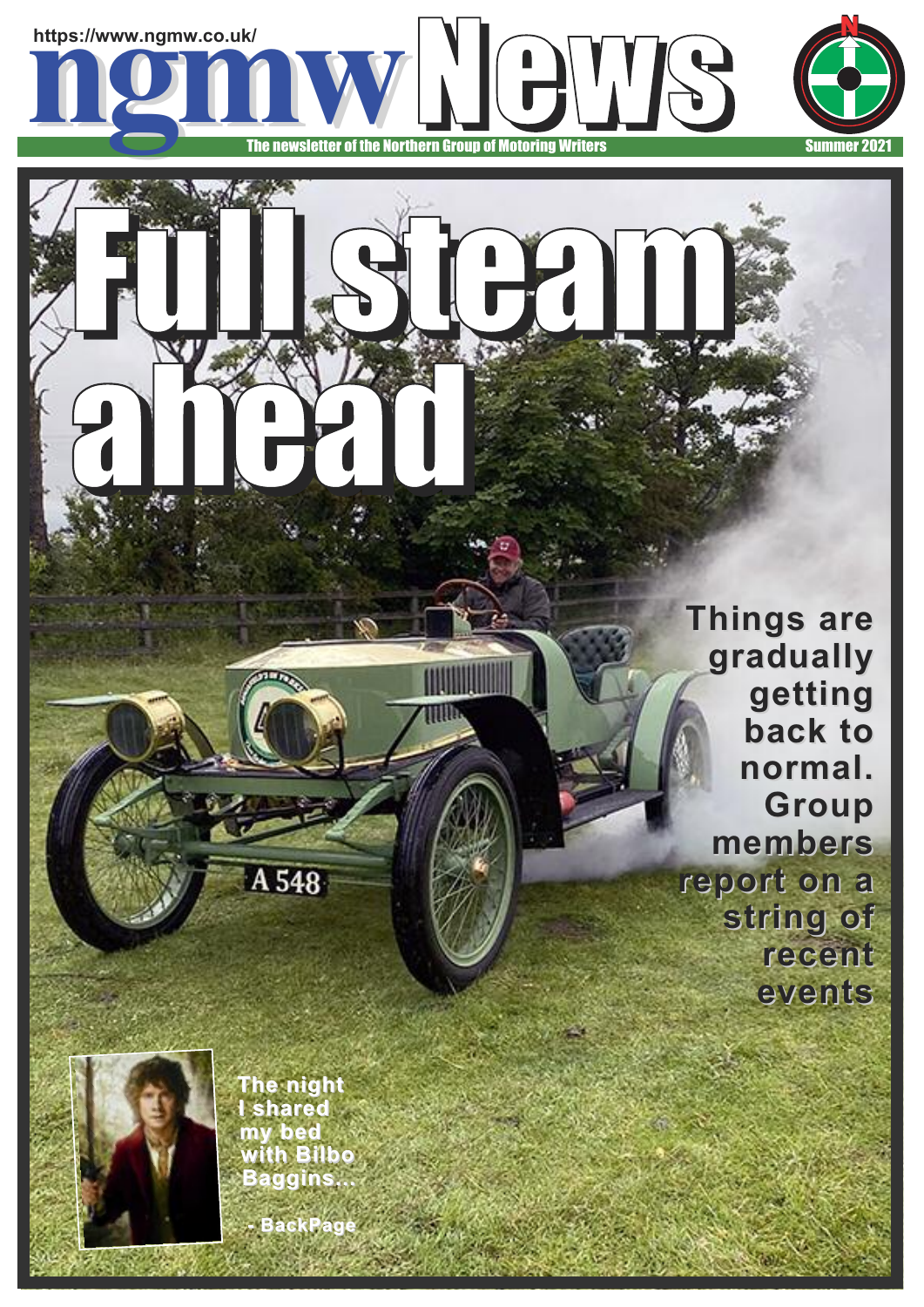

# for 2021 CoTY awards

CHANGE is in the air for this year's Northern Car of the Year awards. For the first time, the awards will be judged in several categories with winners being announced in each category and the overall Northern Car of the Year title - and the coveted miner's lamp trophy - going to the car which Group members decide is the best of the best.

It is anticipated that the categories will include pure battery electric vehicles, city cars, family cars, luxury cars and so-called driver's cars.

Group member Martin Ward is currently drawing up a list of new models launched in each category in the 12 months up to June 2021. A short list of the five most significant newcomers in each category will be drawn up and Group members will be asked to score each vehicle and to select an overall winner.

The results will be decided via an on-line poll of members. Due to continued concerns around Coronavirus, the Group decided at its recent meeting that it would be inadvisable to hold a Car of the Year driving event of the type which was first introduced to determine the winner in 2019.

This year's Northern Car of the Year winner will be announced at SMMT Test Day North in September.



## **ngmw**NeWS

**FOLLOWING so-called freedom day, it's starting to look as though things may be getting back to something like normal for our members who have been starved of driving opportunities and, therefore, editorial copy, for far too long.**

**Over the last couples of months Group members have been able to add a slowly increasing number of new model launches and drive days to their calendars and we report on a number of them in this issue.**

**But in spite of the easing of Covid restrictions it's increasingly clear that there will be significant changes in the way we can do our jobs and that there's now a new normal for the UK's motoring scribes.**

**- David Whinyates**

**Editor**

**david.whinyates@ngmw.co.uk**

r **For almost half a century, the Northern Group's miner's lamp has become the symbol of excellence in the motoring public relations world. The brass lamps - jokingly dubbed The Arthurs after former miner's leader and northerner Arthur Scargill - are awarded to motoring PR professionals who have provided Group members with outstanding service and to the winners of the Northern Car of the Year, the latest of which was presented to Land Rover's Kim Palmer (below left) following the Defender's win last year. And the traditional lamps aren't just decorative - northern-made lamps were used to transport the Olympic flame around the world to ensure it stayed alight all the way from Greece to Tokyo (main picture)!**

## Group set to welcome new media writers

**THE Northern Group is to open its doors to journalists and writers working in fields of new media.**

**When the Group was first established 48 years ago, membership was only open to motoring journalists working for newspapers and print publications.**

**Over the years, eligibility for membership has been widened to include writers working in broadcasting and on web-based publications and, following a change to the Group constitution agreed at the recent annual meeting, that has been expanded to include writers operating in modern media applications.**

**Says chairman Andy Harris: "We do not want to dilute what the Group has always stood for, but it is time for us to embrace new forms of media."**

**NGMW News is produced by the Northern Group of Motoring Writers, Britain's longest**

- **established regional motoring writers'**
- **group. The Group represents journalists**
- **working for print and digital media with**
- **regional, national and worldwide audiences.**
- **Opinions expressed in NGMW News are** ò
- **those of the individual contributing authors and do not necessarily reflect those of the**
- **Northern Group of Motoring Writers.**
- **Main contributor: Alan Domville.**
- **Contributors: Malcolm Bobbitt, Bill**
- **Duckworth, Andy Harris, Steve Howarth,**
- **Frederic Manby, Steve Teale, Mike Torpey**
- **and Martin Ward.**
- **Contributions are always welcome - send**
- $\bullet$ **your stories and pictures to Alan Domville at e.domville@btinternet.com**
- Page Two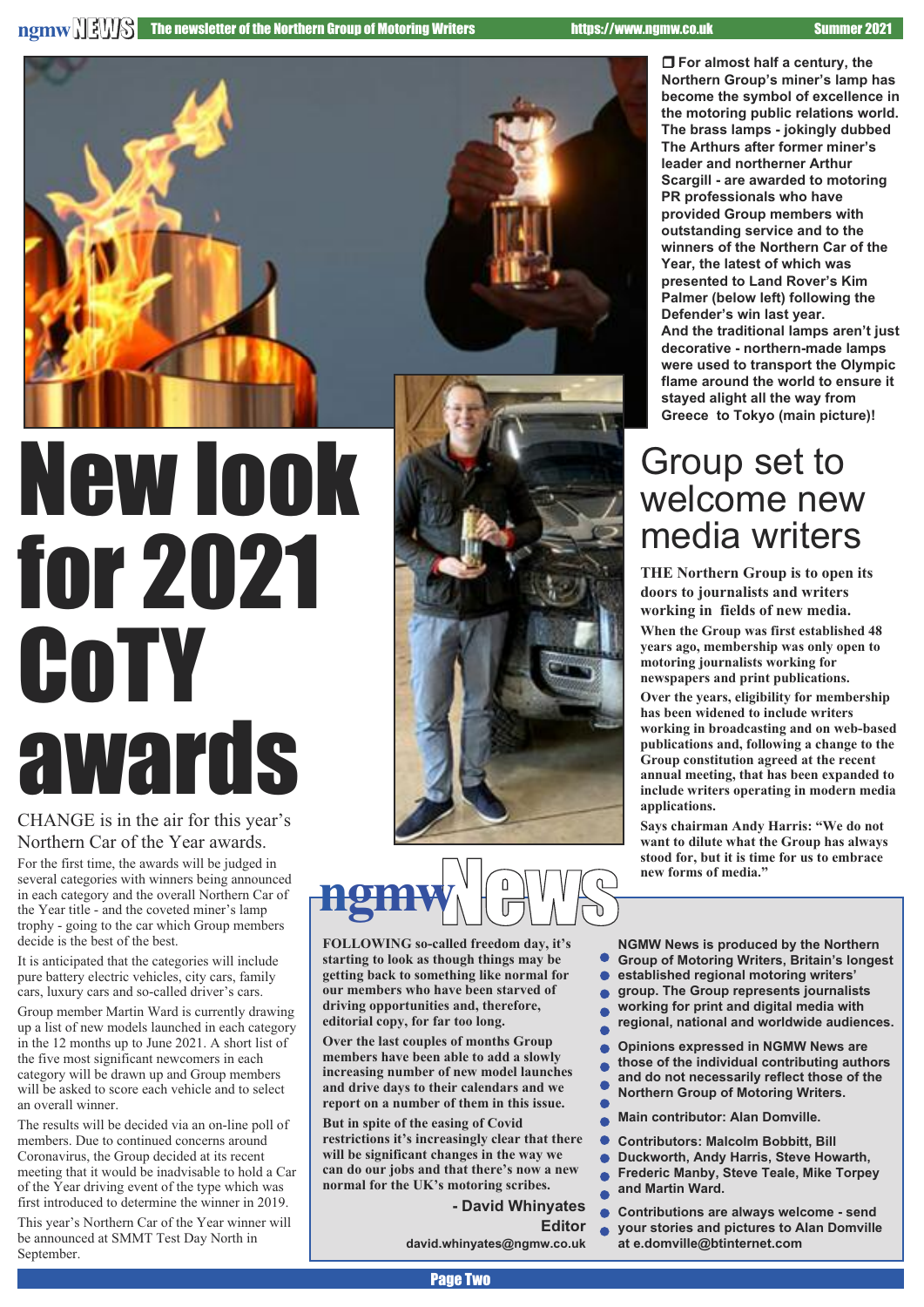# It's just great to catch up with you all!

MUCH has happened over the last year or so, the necessary curtailing of our personal freedom being one of the hardest. As the country slowly emerges from lockdown, I am sure many of us are wary of letting down our guard.

The motor industry was hit hard, with production reduced, showrooms shut, and thoughts of a new car put on hold. It does seem that the demand was always there, and now many manufacturers are now struggling to keep up with demand.

Used cars prices have risen as the impatient instead turn to the second-hand market and indeed I was quite surprised at how much I was able to sell one of our family cars for.

Regular requests from friends and acquaintances have also now taken on a different tone as we move towards electrification.

No more are acceleration and handling the key points of interest, it is now all about BIK rates and battery range.

**"Until the charging infrastructure improves many will be reluctant to turn their backs on the internal combustion engine"**

Most of the test cars that now come up my driveway are either fully electric or boast some form of hybrid technology and with my home charger I am now ready, willing, and able.

The charging infrastructure away from our



**replica Bugatti racer for size at the SMMT test day and enjoys a top-down drive in a restored Honda S800.**

### **FROM THE CHAIR with Andy Harris**

conurbations still gives many cause for concern and my home county of North Yorkshire is particularly short of public charge points.

Until it improves, many will be reluctant to turn their backs completely on the internal combustion engine.

On a more positive note, I have been delighted to head off to launch events once again, even though this does inevitably mean plenty of long treks south. (Please finish the M6 roadworks). The end usually justifies the means and the recent SMMT Test Day at Millbrook was a joyous occasion.

It was a chance to catch up with much missed colleagues and industry friends and the icing on the cake was an interesting selection of cars to drive.

I began my day wandering in a Willys Jeep, marvelled at the latest Morgan, and was positively electrified by Ford and Volkswagen's EV offerings.

The day is never long enough, but the northern event will be upon us before we know it.

Whilst in the south, there were launches with both



Honda and Hyundai to attend and since returning home I have been burning the midnight oil writing it all up. Happy days.

On behalf of the Northern Group of Motoring Writers may I offer you my best wishes for the summer and I look forward to more good times to come.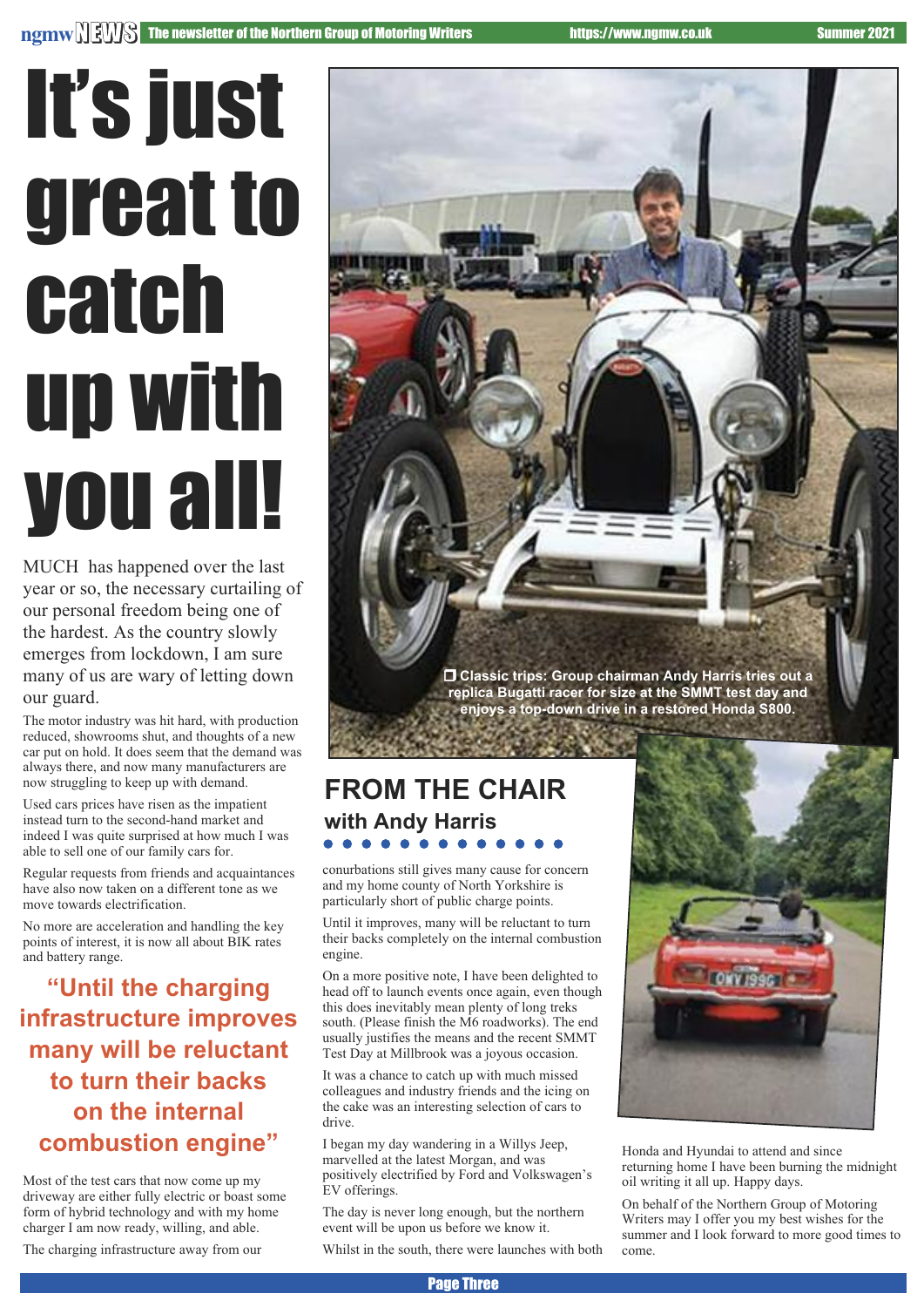**As motor industry PR begins to get back to normal, motoring scribes have been able to get out and about testing the latest cars and doing what they do best - over the next three pages our members report on recent events ...**

## What a great **Yorkshire** show

**MARTIN WARD** did more than just admire the cars at a new motor sport festival ...

WOULD it go ahead or wouldn't it? The first-ever Yorkshire Motor Sport Festival and Hill Climb was on a knife-edge right to the last minute.

It was a stressful few days before the event with the organisers awaiting late confirmation that it could go ahead. But great work by Kirklees council and the organising team ensured it could open safely.

Held over three days in late June and spread over 125 acres of land above Holmfirth, the festival attracted a large number of visitors, with a wide range of vehicles to look at - and hear - including: stock cars, ex-racing cars, trucks old and new, classic cars, military vehicles, the David Brown (DB) owners' club with a selection of their immaculate tractors and, on the same DB theme, 71 members of the Aston Martin owners' club who showed off their prize possessions, including two DB5s.

On the Friday the hills were alive with the glorious sounds of old and very expensive Bentleys going up the one-mile closed-road hill climb. Not sure I would have risked it in a million pound plus piece of history, but all did, and thankfully there were no incidents.

There were lots of exhibitors who took the 'risk' of attending the inaugural event, not an easy decision to make in these uncertain times. They included McLaren, who had a huge hospitality unit, Bentley with old and new vehicles, RRG Huddersfield and Toyota, Alpine and Dr

**All the talk these days is of electric cars - well how about this 1905 Stanley Steamer seen at The Yorkshire Festival. It is in perfect working order and was amazing to see chug around. Maybe we should forget about electric...let's go back to steam. If it worked 116 years ago it can work now!**



AndyPalmer in the Palmer Engineering Village. JCT600 displayed a selection of their cars including Rolls-Royce, Ferrari, Lotus, Maserati, Aston Martin and Bentley while SCC Private Club members brought the exotica with Lamborghini and Mercedes-Benz in abundance drawing in the crowds to to drool over so many expensive and beautiful cars in the same place at the same time.

The kids were not left out and with dodgems, rides and six-wheelers to drive, the younger visitors loved it. There were long queues at all the catering trucks, bars and ice cream vans, but I guess the owners were happy.

A large camp site was set up for visitors and competitors with plenty of toilets and hot and cold shower units, it was a fantastic atmosphere in the evening with BBQs on the go and lots of happy people in their tents, caravans or motorhomes.

Mark Stone and myself did the interviewing and commentating, ably 'assisted' by Sarah Crabtree. It was a bit of a last minute thing, but it seemed to work.

From what was looking like a disaster a few days before, the festival turned out so much better than anyone could have hoped. It offered modern vehicles, classics, racing cars and modified vehicles.

Planning has already started for next year's bigger and better event, with lots of 'tweaks' being sorted.

I enjoyed the three days so much, and all those there - visitors, exhibitors, competitors, marshals, officials, safety crews, caterers - many of









whom had come from far afield, were just such nice people and helped create a great atmosphere. All in all it was a superb advert for Yorkshire.

t*If anyone would like press tickets, or exhibitors information or have any general enquiries about YMSF2022, then contact me at: MartinWard.automotive@gmail.com and I'll be happy to help, or at the very least, try to help.*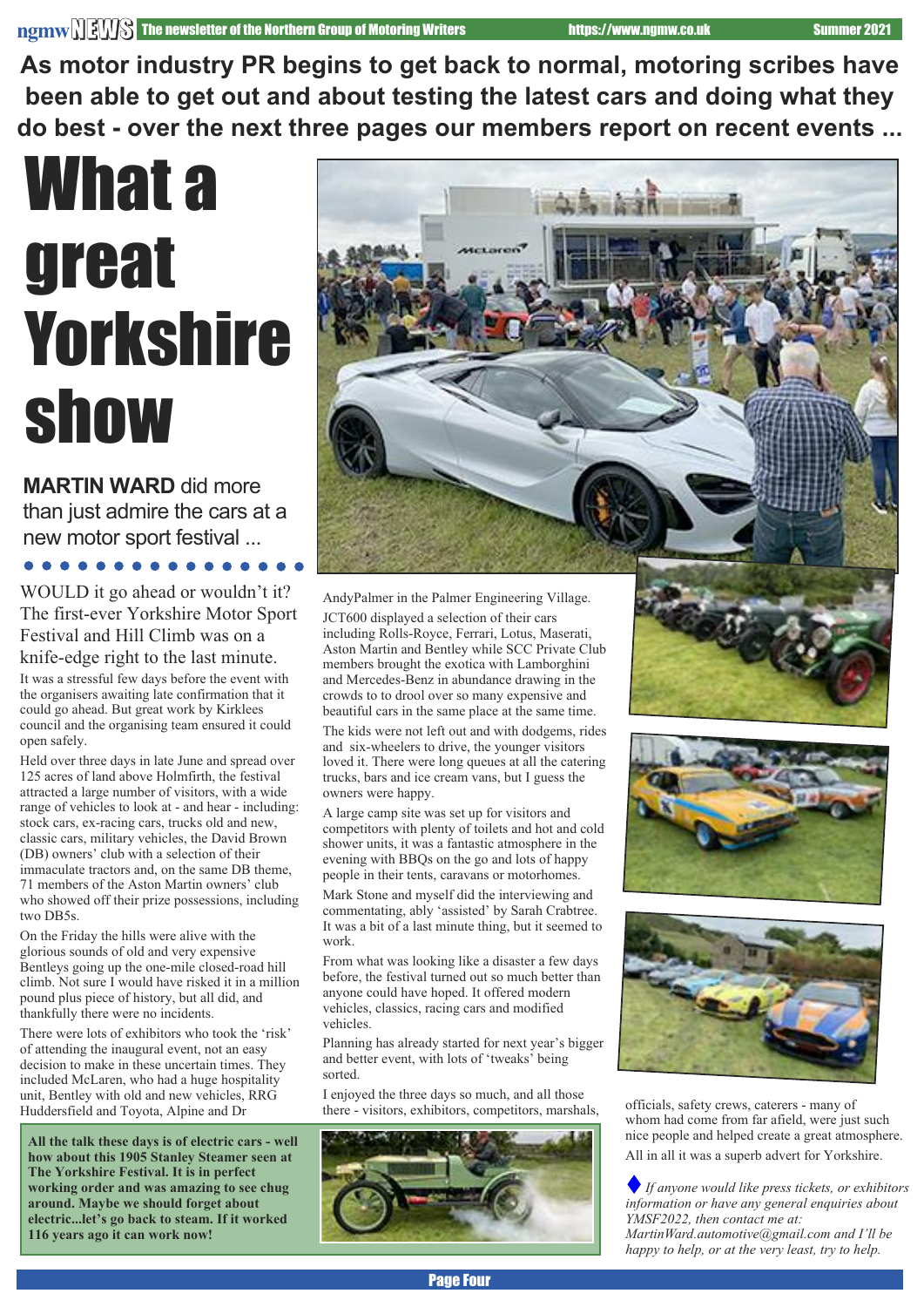Dan'soverthemoon

A SPECTACULAR orange full moon rose above the assembled test cars at Coniston Hall near Skipton - and it perfectly reflected the mood of Kia PR chief Dan Sayles.

For Dan was over the moon after a day's hard driving by Northern Group members saw the 16 cars which Kia took to the event tested to the full, clocking up an impressive total mileage.

At the evening reception Dan revealed that Group members had completed no fewer than 68 test drives covering 1,121 miles - the equivalent of driving from Cordoba in Spain to "well into the Arctic circle", according to Dan.

And to emphasise the point, Dan reckoned that the distance covered by members in the six hours available for driving also equated to 86 laps of the Nurburgring which would take a Kia Stinger GTS some 14 hours 20 minutes to complete!

Hardest working driver of the day was Damien Turner, who clocked up seven test drives with partner Karen Lee.

The annual event marked the departure of press office intern Will Rees, who is returning to Cardiff uni after his year's



placement, and debuts from newcomers Niamh Minogue, who takes Will's place, and Milissa Ordona, the department's new events co-ordinator.

It was a happy return for former intern Chloe Farmer, who has rejoined Kia as full time press officer and even for former PR director Steve Kitson albeit as a wall-mounted giant paper cut-out!

The event was only the second organised by Kia's press office since the Covid virus struck and, in true Schwarzenegger fashion, Dan promised: "We'll be back - next year."





r **Clockwise from above: a spectacular full moon rises over parked Kias at Coniston Hall hotel; Group chairman Andy Harris presents gifts to departing press office intern Will Rees who organised the event; the Kia PR crew with a onedimensional, paper cut-out of Steve Kitson; Dan Sayles sums up the day's driving achievements.**

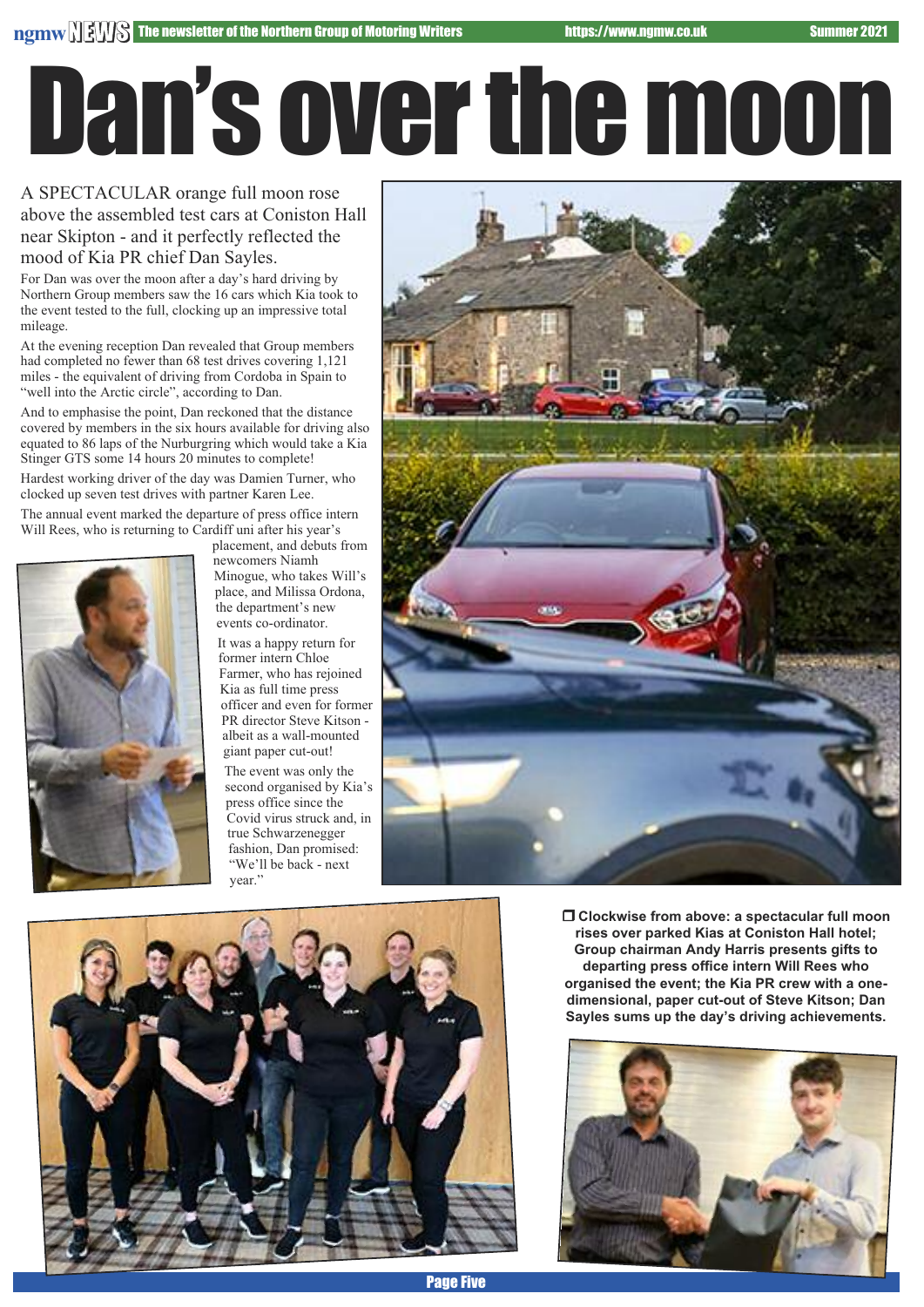# **Testing** and pinging at the SMMT

## **Andy Harris reports**

ONCE again, the good folk at the SMMT held their annual Test Day event at Millbrook. A welcome return, as last year's gathering was cancelled, and much effort was made to keep all the attendees safe.

I do believe there was some inevitable pinging from the rather over enthusiastic NHS app something we are going to have to get used to.

Most of the leading manufacturers were in attendance, keen to showcase their latest vehicles, many of which we had yet to see, let alone drive due to the enforced cancellation of so many launch events.

As usual, a modest contingent made the long journey south to attend, the sensible ones amongst us choosing to travel the day before and stay nearby. It is now my routine and having found a cosy billet for the night some years ago, I always look forward to my night away in the company of colleagues and friends.



r **Northern Group members take a break from driving at Millbrook. From left: Ben Harrington, Martin Ward, Steve Nelson, Andy Harris and Damian Turner**

Classic cars always appeal and so my day began with a rather lovely drive in a Willys Jeep. Apparently, it was allowed on the Alpine Hill Route, but I was not that brave. Twice round the city route was more than enough to appreciate its many charms, speed not being one of them.

Electric cars featured heavily, and I was able to sample both the Volkswagen ID.4 and the Ford Mustang Mach-E. Variations on a theme and so interesting to see a different approach taken by manufacturers competing for the same customers.

Both will feature on my autumn test car list and I will reserve final judgement until I get better acquainted.

Another competing pair that I was lucky enough to drive were the Toyota Supra and Alpine A110. I knew the latter was good, as it came close to winning our Car of the Year award in 2019. Let's just say that it remains a truly special low volume car that I would dearly love to own.

On my wanderings I also spotted a Morgan Plus 6, not hiding its light under a bushel, being presented in a rather vivid green.

It was perhaps the most exciting drive of the day, being both extremely powerful and completely lacking any driver aids. Concentration required at all times.

It has a more generous cockpit than the Plus 4 I had on test last year, but I am not sure it is as engaging. Maybe that was purely down to the automatic gearbox. I hope to reach a definitive conclusion as the good folk at Malvern have promised me an extended drive.

For me, the biggest attraction of the SMMT Test Day is the chance to catch up with industry friends and fellow journalists, especially as contact was so limited last year.

The day is always too short as there were many that I never got round to speaking with. A second day would be appreciated… I was also on the hunt for new members.

So, a heartfelt thanks from me and my fellow NGMW attendees for another excellent event. I am already looking forward to the northern test day at Wetherby, which is due to be held on September 21st.



r **Some fleet car - the Porsche presence at Company Car in Action.**

## **The fleet's in at Millbrook too...**

**FLEET News events team organised Company Car in Action in late June at Millbrook Proving Ground with around 20 manufacturers showing their latest cars to the fleet industry.**

**Most of the cars were available to drive on either the bowl, or the hill route, with most booked up from early in the morning and in constant use all day, but with a thorough clean in between each test drive.**

**The organisers were very keen on who got an invite, and who could attend, and the event was strictly for fleet people only. If you couldn't prove you were a**

**bonafide member of the fleet industry, then no ticket.**

**I struggled to get an invite, but doing a monthly column in FN probably helped. In the end I was glad I did as it was throughly enjoyable, great to meet up and have face to face chats (2m apart!) with friends from fleet, after a long time of not seeing anyone.**

**It did give the fleet buyers a chance to see and drive all the latest models, and talk to the manufacturers and catch up with all the latest technology. A good day out.**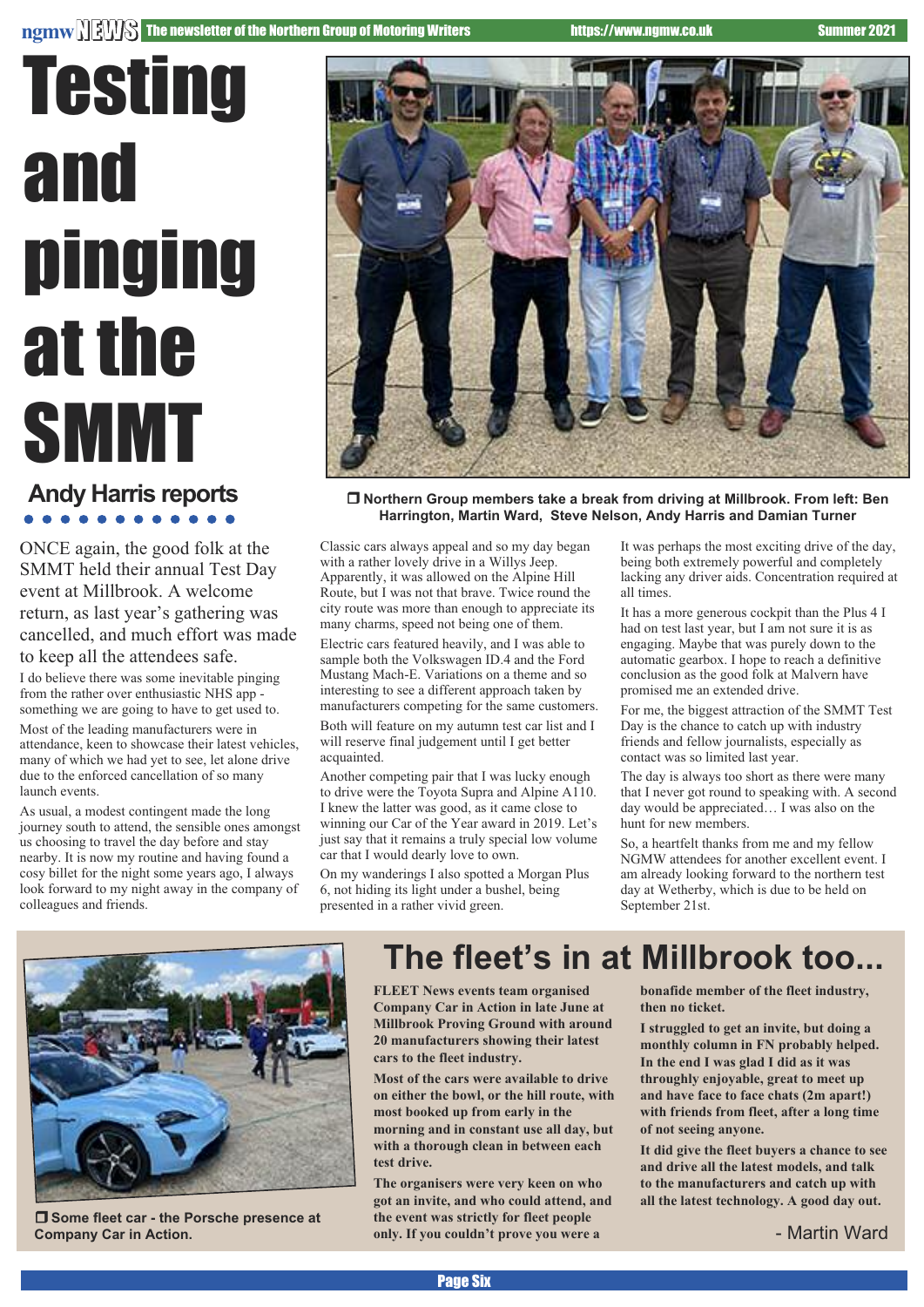Classic drives with Honda



HOT on the heels of the SMMT Test Day was a Honda range day event. Hospitality was offered the night before at a lovely hotel near Wokingham and this was much appreciated as our NGMW contingent was somewhat weary after a long day at Millbrook. Thankfully the M25 was kind to us and we all

made it in time to enjoy an alfresco dinner and a drink or two. Inevitably we all stayed up far too late talking, even though the bar closed at a respectable hour.

The hotel formed an excellent backdrop for the

event and had a long driveway approach which was to prove useful not just for photography purposes, but also as a place to drive the most sought-after car of the day.

This was a rather splendid S800, fresh from a five-year ground-up restoration.

Quite understandably the Honda folk were rather protective of their new baby, but we were allowed to drive it in the confines of the hotel grounds. The quality of the workmanship is quite exemplary, and the car will form a very valuable addition to Honda's burgeoning classic car collection.

And as if that were not enough, a 1984 CR-X had also been brought along. This we were able to take out on the road and put through its paces.

This car has had just one family owner from new, having covered just 57,000 miles. Not only that, it came supplied with a full dealer stamped service history folder. Another delight to drive.

Of course, the day was really about refreshing our memories with regards to Honda's current range, so Civic, CR-V and the exciting new Honda e were of course in attendance.

Days such as these are immensely valuable to the busy motoring journalist, especially as most manufacturers now boast ever broadening ranges and it can be hard to keep up.

Thanks to Laura, Emma and the hospitable Honda team for making our NGMW members so very welcome.

- Andy Harris

## I'm all at sea with Suzuki

**NOW here's something you don't get to do every day… when those lovely people at Suzuki invited me to recent celebrations for their 100th anniversary there were more than just cars to try out.**

**For over those 100 years Suzuki have sold many more vehicles with two wheels than four and are also experts in marine propulsion. So if you want to go fast on land or at sea then Suzuki have just the thing for you.**



**In a day that ranged from off-road fun in their diminutive but highly capable Jimny 4x4 to blasting around Cardiff Bay in a patrol boat it was a real showcase of what the company can do. Also there to be enjoyed were a selection of motorbikes and**

#### **quad bikes including machines from their historic collection ridden by track legends like Barry Sheene.**

**Now I am far from a born again biker so sadly I had to pass on the two wheel stuff and I am glad to say organisers had more sense that to let yours truly loose with a £250,000 super speedboat.**

**Also there to be enjoyed was Suzuki's current range of SUVs from the compact but capable Ignis up to their flagship motor the S-Cross Hybrid. Us motoring hacks got to go on a scenic road route in a selection of Suzuki's current line-up which also included the Vitara Hybrid, Swift Allgrip and Swift Sport Hybrid.**

**And to make the point that small really is beautiful there was a cute 1980s Suzuki SC100 on show from their heritage fleet… which looked like you could pick it up and take it home.**

**As if that wasn't enough for the assembled petrol heads there were thrilling, if somewhat damp, rides in power boats which had Suzuki's latest DF300 engines… 300bhp in a small-ish boat is something to experience!**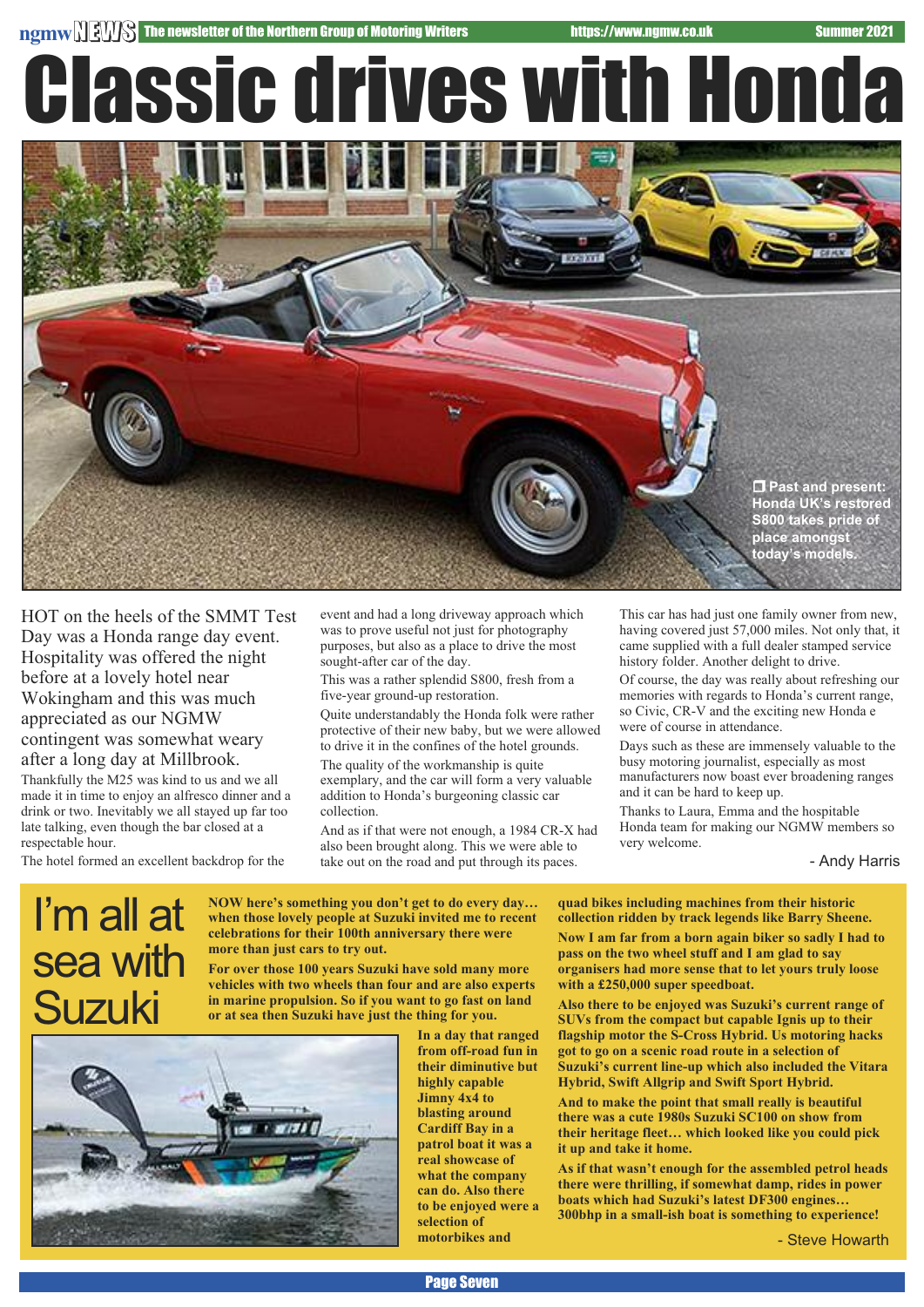# So far and so Goodwood

The Sharpe family made a bit of a splash when they joined emerging premium car brand Genesis UK for a weekend at the Festival of Speed...

AUTOMOTIVE Management news and features editor and Northern Group member Tom Sharpe and his two children, Charlie and Sienna, were able to make the most of Lord March's private pool after travelling the 225 miles from South Yorkshire to West Sussex for a high-profile Genesis event.

The sight of an eight-year-old boy in luminous swimming shorts distracted many an attendant influencer who had descended on Goodwood House's pool-side Orangery on the Sunday, however.

"There was quite a lot of posing and posturing going on around Genesis' cars, but it was apparent that few people approached the pool when my boy, Charlie, was in there," said Tom.

"Once he'd done a few 'bombs' and swum a few lengths they were all able to get their shots, though, which was just as well as it was a stunning location."

It was Genesis' first ever appearance at the Goodwood Festival of Speed.

The brand used the prestigious motorsport festival – returning after a COVID-enforced absence in 2020 – to introduce itself to potential buyers and give a public debut to its G70 Shooting Brake.

The new model is the latest of six new car launches planned by the brand in its first year of European sales.

Hyundai's premium sister brand had been

launched in June with its flagship G80 saloon and GV80 saloon and with a direct sales model that does without traditional franchised retailers in favour of direct online sales.

After joining Genesis at Goodwood, the Sharpe family fled the festival at speed to get back to South Yorkshire in time for the England versus

Italy European Cup final – arriving home just 20 minutes before kick-off. Tom said: "The fact that we had to get back for the football on the Sunday night did make for a fairly anxious time – especially on a slowmoving M25.

"But we love Goodwood and wouldn't have missed the Festival of Speed for the world. What a fantastic event. It was great to see it back on the calendar."

r **Sharpe by name and sharp by nature: Tom poses in best bib and tucker in front of Goodwood House and, below, his son makes a splash in the pool.**





r **Track ready: the Genesis G70 Shooting Brake in action at the Goodwood Festival of Speed.**

Page Eight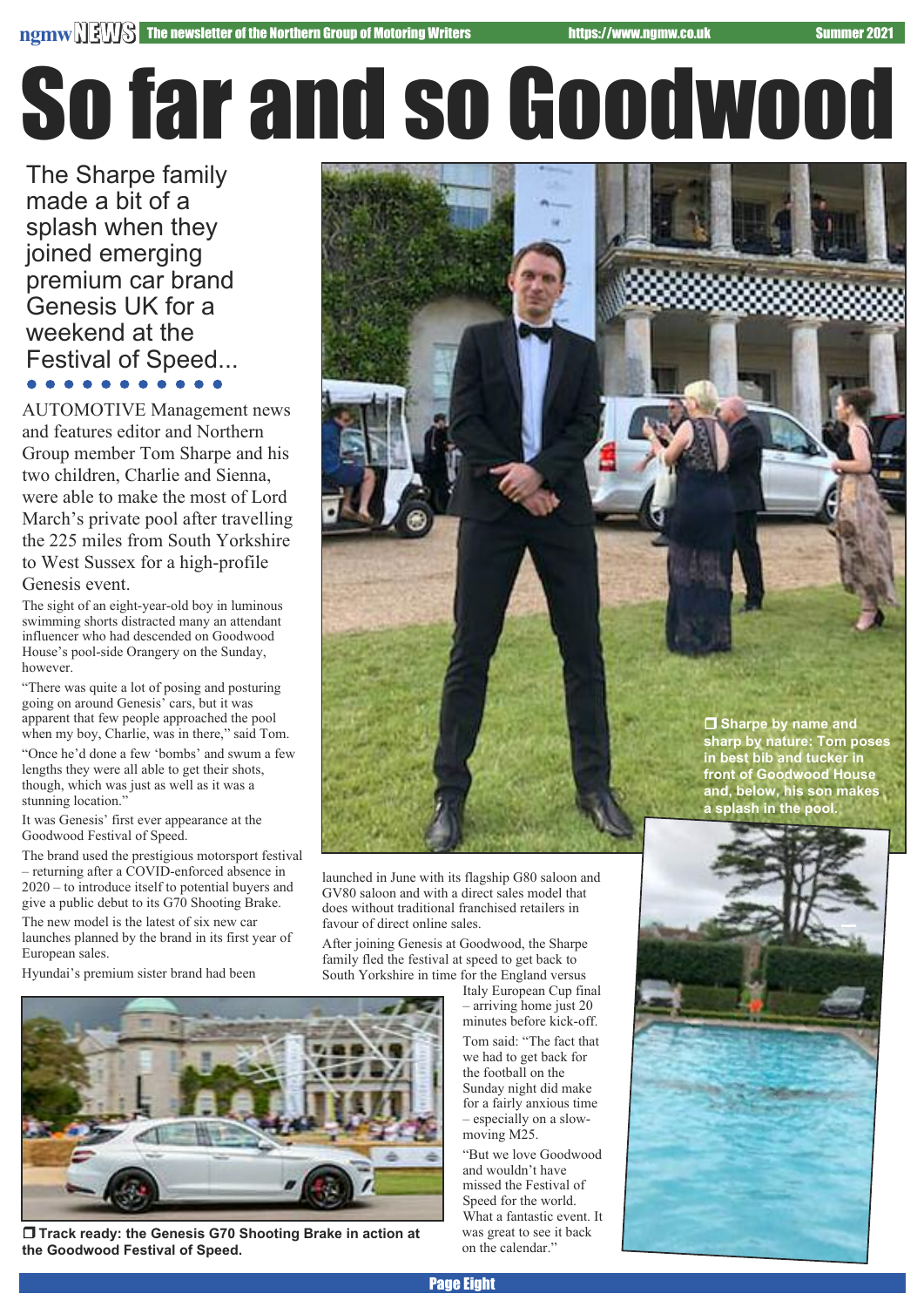**ngmwNEWS** The newsletter of the Northern Group of Motoring Writers https://www.ngmw.co.uk Summer 2021



WE are so fortunate to be living in times of change. A few years ago none of us would have really believed that we would be plugging our cars in the way we charge up our phones.

I took the plunge a few months ago by having a Pod Point charger fitted at home so I would be ready and able to charge up EV test cars.

#### **STEVE TEALE believes that the motoring media should be piling pressure on ministers and local councils to support the charging industry**

#### . . . . . . . . . . .

I had already had EVs on test and had to find public chargers – never an easy task. It's difficult



enough in urban West Yorkshire, let alone more rural areas.

And I had spent countless hours sitting in supermarket car parks waiting for my vehicle to be replenished. I even earned a £70 fine

from Tesco for overstaying while the charger in its car park did its business.

Tesco quickly withdrew the penalty after I ran a story but said its chargers were there for topping up while people shopped, not for full zero to 100 per cent charging.

But we must – as a group of motoring journalists – pile pressure on the Government and local authorities to ensure there will be enough charge points for you to recharge on the go.

Vauxhall announced recently that it would be an all-electric brand by 2028 and Dr Andy Palmer, the ex-Aston Martin boss, says he believes 2021 is the tipping point year when EVs become the rule rather than the exception.

But it will only work if the Government supports the charging industry. At the moment, it is asleep at the wheel.

Ministers have challenged the motor industry to abandon petrol and diesel. It's time we challenged Ministers to make sure we can charge our cars with ease.

## It's time to give electric cars a proper grilling

**MAYBE I'm old fashioned, but as more and more EVs come on to the market, am I the only one who thinks that many of them have something lacking in the design department?**

**I'm talking about radiator grilles - an identifying element of design and styling for many**



**brands, from BMW's kidney grille to Kia's tiger nose. Over the years radiator grilles have become key features which stylists would interfere with at their peril.**

**But for many car makers that philosophy seems to have gone out of the design studio window when it comes to EVs.**

**Clearly there are sound technical reasons for abandoning the traditional grille - not least the lack of a big radiator - but I can't help feeling there's something missing when I look at the dumpy front end of the Hyundai**

**Kona Electric (right) compared with the traditionally-grilled Maxda MX-30 on the left.**

**Tesla first laid down the grilleless design marker and many makers have since followed their lead.**

**But, notably, many prestige makers have stuck to their grille guns, not least BMW which has endowed its iX and i4 models with even bigger versions of the traditional kidney grille.**

**The company's design chief, Domagoj Dukec, sums it up this way: "The kidney is not just an air-cooling system, it's the**

**strongest differentiator between us and our competitors."**

**Seems pretty obvious. So, if we're to avoid a generation of lookalike battery-powered models, maybe it's time more designers gave their new EV models the grilling that all that electric techno-wizardry deserves.**

- David Whinyates

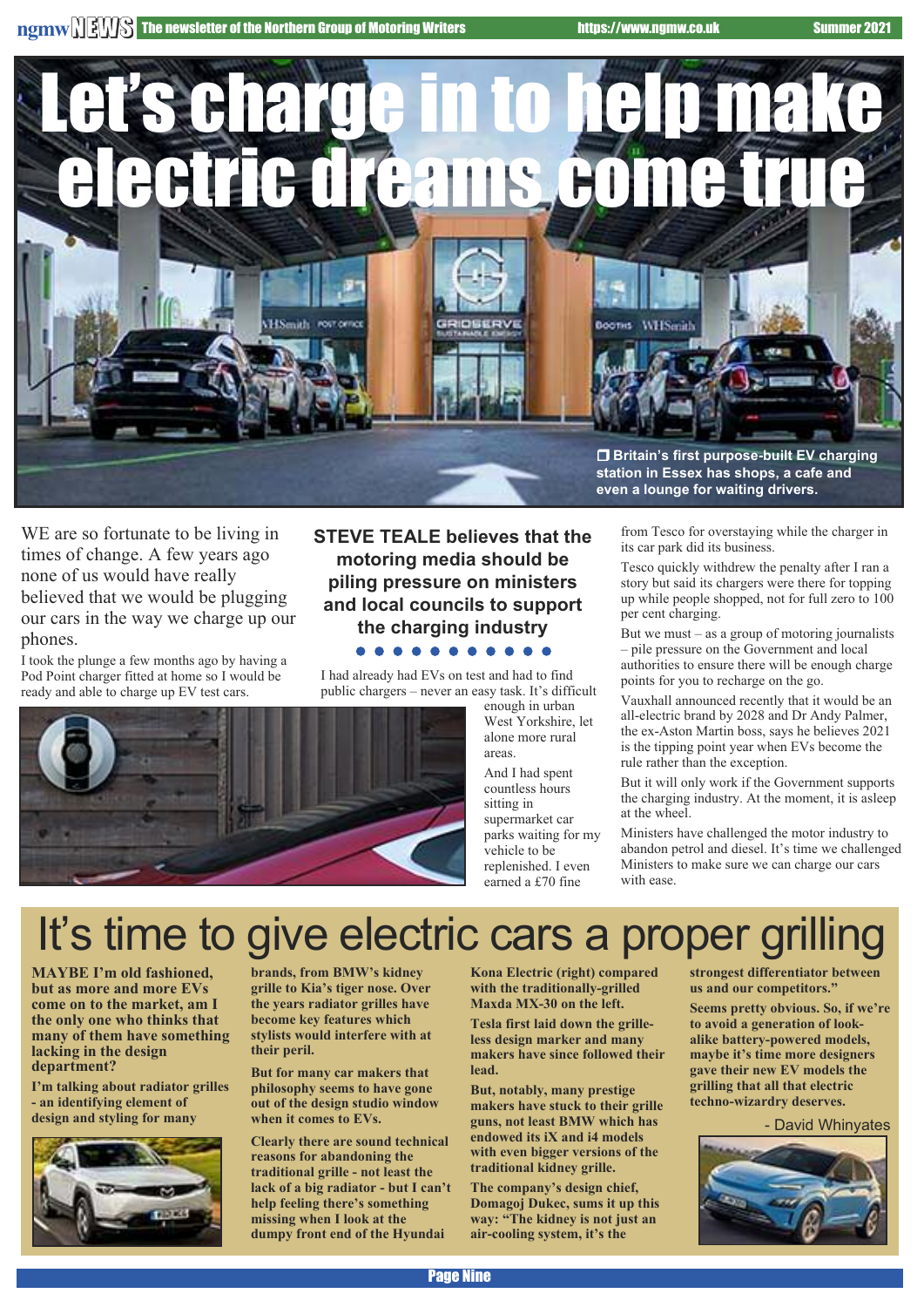#### **ngmwNEWS** The newsletter of the Northern Group of Motoring Writers https://www.ngmw.co.uk Summer 2021

# Dave's on hisbikefor aScottish adventure

IN the last few years the North Coast 500 has become quite a thing.

People do it on bikes, in cars, in motorhomes and with caravans, exploring the fabulous part of the world that is the north-west of Scotland. Undiscovered by many, it is a hidden gem with spectacular scenery at every turn.

My friend Steve and I got our first proper taste of motorcycle touring a few years ago with a trip to France to explore the D-Day beaches in Normandy. We loved it and quickly decided our next trip would be on home soil around the top of our fabulous country, but our plans were delayed a couple of times by the dreaded Covid-19 pandemic.

In need of something to look forward to, at Christmas last year we decided to think positive and book our accommodation in the hope that we would be able to go in June.

So, as the virus subsided, the excitement grew for the four of us who would be on two wheels – Steve and I being joined by Jim and Wayne. My son Alistair isn't a biker, but, like his dad, is always up for a good road trip, so he opted to follow us around in his Skoda VRs which is his pride and joy.

Our trip was originally planned for the end of May last year – the time of year when you can avoid the dreaded midges which have no second thoughts about eating you

Our Northern Lincolnshire member, Dave Hooper, recounts how four friends on bikes were chased by a Skoda VRs around Scotland's North Coast 500, taking in some of the best roads and scenery this country has to **offer... offer... offer... offer... c offer... c offer... in offer... in o in o in o in o in o in o in** 

alive – itchy bites are the last things you want in crash helmets and gloves. Picking a suitable window when the weather is good and midges aren't out boils down to a choice of mid May, or mid September – so we went in mid June!

As its name suggests, the North Coast 500 is a 500-mile route, now fully signposted with proper brown tourist signs. It officially starts in Inverness on the east coast, before heading west to Applecross, then up the stunning west coast, before turning right across the very top of Scotland to John O'Groats and then heading back down the east coast to





the finish at Inverness.

First we had to get to Scotland to join the route. Our first day was a 300-mile ride from Northern Lincolnshire up to Glasgow, skirting around the west of Newcastle, through the Scottish Borders via Peebles.

Our second day saw us heading out of Glasgow early in the morning, along the side of Loch Lomond, before heading up through Glencoe, the scene of the famous massacre of the MacDonalds, through Fort William passing Ben Nevis and on to Mallaig to catch the ferry to Skye.

At least that was the plan, but the Scottish weather had other ideas – three wet days meant low cloud, the majestic mountains shrouded in mist . . . and wet riding, something we always try to avoid. But we just had to get on with it, so on went the wet gear! Mid morning on Day Two our phones all pinged with a message from Calmac Ferries to say that bikes were banned from the ferries due to rough seas, so we had to do

an extra 80 miles - the long way round - to Skye and our second hotel in Portree.

Our steeds for our epic journey included a BMW GS, fondly referred to as a Camel as they are often seen crossing deserts, two generations of Kawasaki Versys, mine being a 2016 model with my friend on the newest version, and a fresh out of the box BMW S1000R, and of course, the Skoda VRs piloted by my son in hot pursuit, who had a great time trying to keep up with four bikes which could zip past slow moving motorhomes much more easily.

A tour of Skye followed the next morning, which gave us every kind of weather you can think of, including sleet, warm sunshine, and 50mph crosswinds. So we just had to take shelter in the Talisker Whisky Distillery for a few minutes, before heading back over to the mainland for one of the highlights, and most daunting parts of our trip.

- **Continued on Page 11**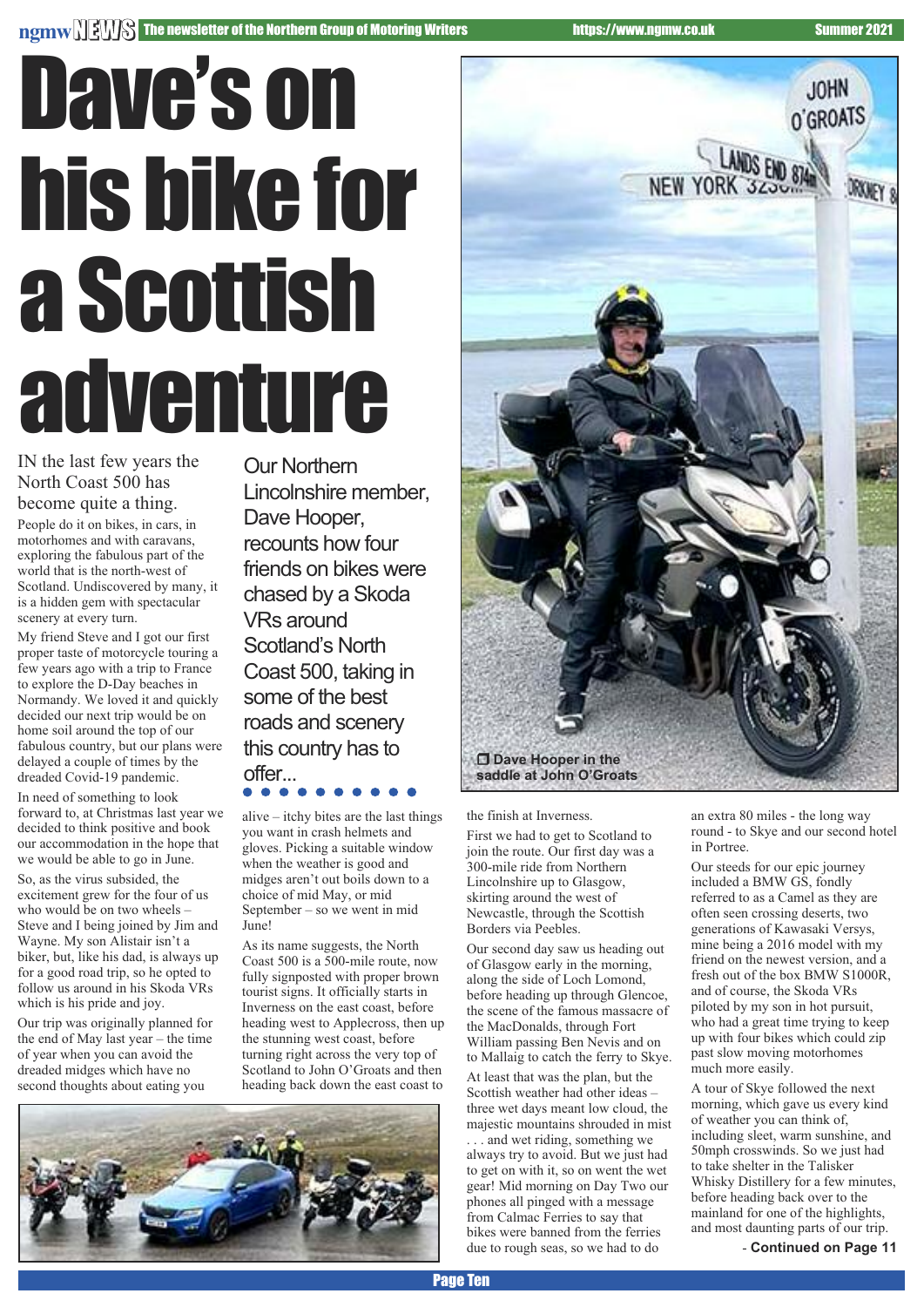# A heck of a Barney for Fred and Jo

ONE is minding one's own business, or, more exactly, Jo and I were minding our own business, when a BBC Look North vox-pop pairing approached me.

It was May 26, the day a certain Mr D Cummings was giving evidence to parliament about the government's handling of coronavirus. A year previously he had driven to Barnard Castle, apparently to check if his eyesight was good enough for motoring. Depending on your political leanings, this was understandable or poppycock or just plain bizarre.

The north country market town became world famous and Look North was back, that day in May, to resuscitate the story.

The TV chap (he never gave me his card so his name eludes me) asked if I lived there. My reply: "no, but I can do……" at which point his colleague started filming. The subject was that bizarre drive to Barnard Castle.



#### **By Frederic Manby**

Jo then exited Greggs with a brace of their tasty vegan steak pasties and donuts to land herself into the discussion.

We expounded on the excuses and expiations and so forth without the need for retakes and went on our way. A few seconds of the interview made it to the screen that tea-time.

We saw it on our TV at the campsite. We had chosen Barnard Castle - known locally as Barney as a first outing with RETA or Rita, our Renault Trafic Adria campervan with a tilting roof and a selection of awnings.

This Slovenian hand-crafted beauty had a few teething problems, acceptable at her age, but has since taken us to Berwick-on-Tweed, Lindisfarne, Bamburgh, Seahouses and other east coast delights. At times the rain held off.

A farm stay near Ormskirk allowed us to get a train into Liverpool and visit its wonderful museum. We returned to find a troubadour rocking into the night.

Why Barnard Castle? I've been driving there for years, up through a coruscation of Yorkshire Dales and rivers.

Beyond, to the north, lies Upper Teesdale and we had our first view of the waterfalls known as Low Force and High Force.

During another walk through the woods at Barnard Castle I found a Specsavers lens cleaner. Honest.

### Hard riding but such a fantastic **Highland** fling!



 $\Box$  Made it: Dave Hooper **and pals at John O'Groats**

#### **Continued from Page 10**

**The Bealach na Ba Pass will be familiar to many who have driven on various Mazda launches based at the lovely Toridon Hotel or Ackergill Tower.**

**It's the second highest road climb in the UK, rising more than 2,000 feet through spectacular scenery, with three hairpin bends just before the summit - quite a challenge with fully laden bikes, wet roads and steep cambers.**

**Again the weather spoilt the views, but couldn't dampen the sense of achievement having made it safely to the top where I insisted on a photo shoot!**

**The weather improved for the rest of the week, with dry roads and cool temperatures making for perfect biking weather. The scenery also improved as the mist lifted off the mountain tops.**

**It's a different world up there, with white sandy beaches and aquamarine blue sea doing a convincing impression of the Caribbean, and fabulous mountain views that literally take your breath away as round almost every corner.**

**As we turned onto the top the country, the roads straightened out and the scenery became more bland with long flat expanses of open countryside, but we made good progress over to John O'Groats for some more pictures, before turning south and heading for home.**

**Our penultimate night was in Aviemore, in the Cairngorms, where the skiers amongst us delighted in the sight of snowcapped mountains in June, but the riding that day was also some of the best of the whole trip, although not part of the official NC500 route, with us now being well below its southern boundary.**

**Fast sweeping open roads with clear views through the bends, combined with light traffic made for some exhilarating touring.**

**Our last night was in Newcastle. We'd planned to make it our party night – but after seven days' riding, and a big curry and a couple of beers, all our faces told the same story... we were shattered and all we wanted to do was go to bed. Three hundred miles in a car is one thing, on a bike it's very different, and several days of big mileages back-toback add up.**

**But after arriving safely home the next day, everyone agreed it had been an incredible trip and a fantastic experience, leaving us all with stories to tell.**

**The NC500 is a fabulous thing to do on two wheels or four. I can't recommend it highly enough, so if you're looking for a staycation inspiration, why not give it a go?**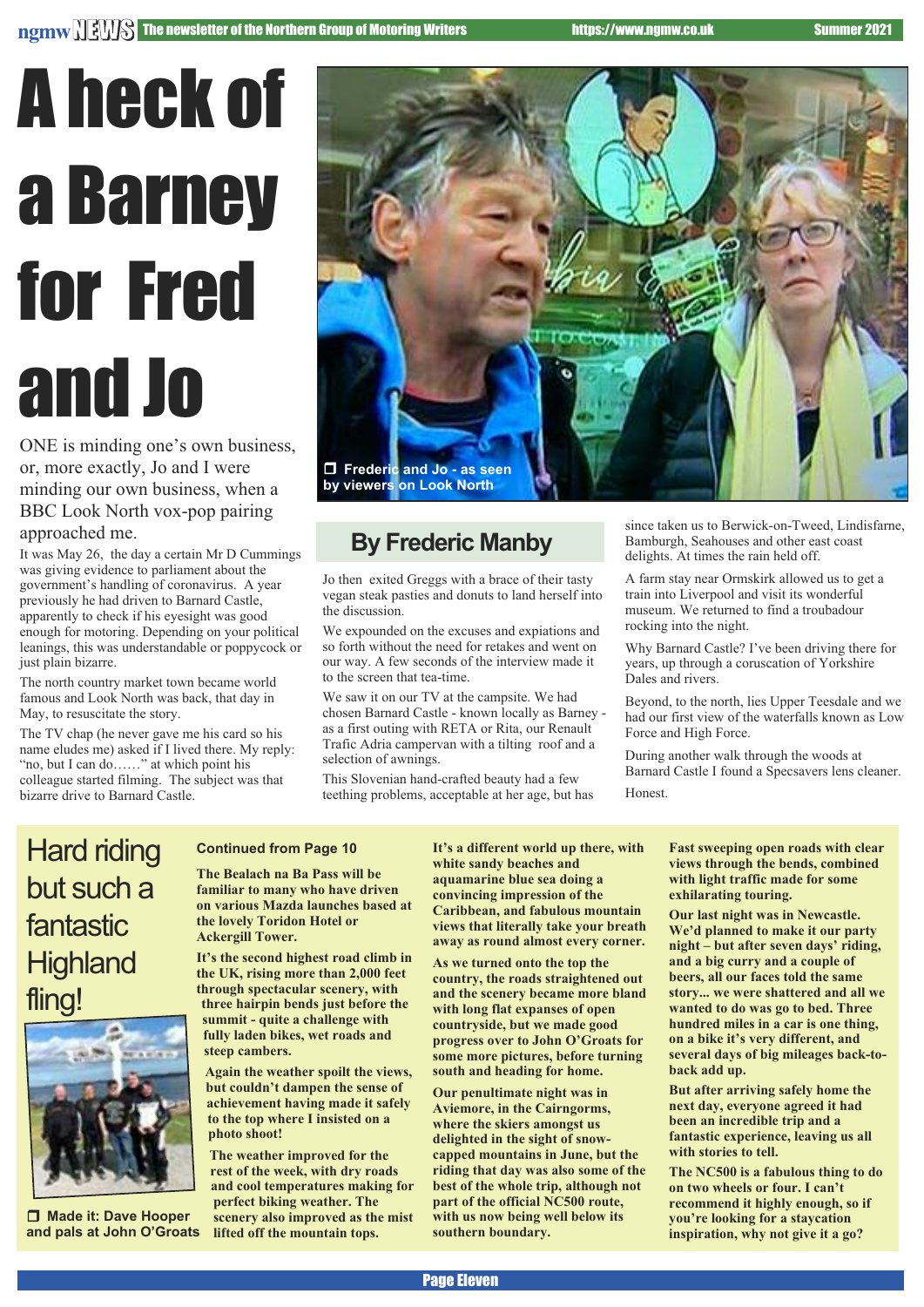# How I've done it by the book for thirty

# **vears**

TIME slips by with weeks merging into months and years being lost within decades.

Trawling through my library without any particular volume in mind, an occupation that's ideal when everyone else is watching football and the world is immersed in offsides and penalties, my hand by chance fell upon my first book to have been published.

Nostalgia getting the better of me, a glance at the frontispiece was a time warp in itself, the publication date taking me back 30 years precisely to 1991.

I had always wanted to write a book and somewhere in the archive of my life languishes a collection of pages sewn together to reveal words and drawings that now hardly make any sense.

I was not even of school age when I engineered this primitive publishing attempt. It took me another four decades to publish this proper book I was clutching, and in the three decades since there have been some forty more titles to collect dust on Waterstones', Amazon's and other booksellers' shelves.

Not only real tomes with covers and bindings but also e-books together with countless articles in equally numerous periodicals. Of the latter, the first to carry a feature of mine, the November 1986 issue of Classic and Sportscar, is kept pristine in a wrapper to preserve and honour the 25th anniversary of the Renault 4.

That first book was not a best seller. Given the subject of British-built Citroëns, it would never have been



#### **Group member and prolific author MALCOLM BOBBITT recalls how he got his big break in publishing**

flying out of the publisher's premises.

Instead its in-print life was cut short when the publisher called me to ask whether I'd like to bulk buy a consignment in advance of the receiver sending them to be remaindered, or worse for my hard work to be pulped. Thankfully my Citroen's hydropneumatic suspension willingly took the weight of several

hundred books. I didn't make the big profit I had imagined, but at least my bank balance had something to show for my effort. I could easily have given up there and then. My break came soon afterwards when I drove my baby Fiat to Gloucester to attend a Fiat event. With three-up and the tiny motor in the tail working overtime I got there, eventually.

Among the traders selling



r **The book which gave Malcolm his big break (left) and his best-seller to date (right).**

everything one would ever want to keep a baby Fiat running healthily was a publisher selling his wares, some of his titles being on Fiats but nothing on the Fiat 500 or its successors.

My disappointment was obvious. We got talking and I told of my publishing plight. The publisher had seen my first book and invited me there and then to produce a history of the Fiat 500 and 600 for him - and he wanted it as soon as was possible.

That book was published by Rod Grainger at Veloce in 1993. It is still in print, now in its fourth edition and has been translated into German and Japanese.

Since then Rod has published more of my books, on subjects including Rover, London Taxicabs, Rolls-Royce, Citroën, Volkswagen, British Lorries, Three-Wheelers and more, most remaining in print as well as being published as e-books.

One of the best-selling is the history of the VW Bus in all its genres, from camper to pick-up, splittie to bay windows and beyond.

There are books courtesy of other publishers too, the portfolio including Bentley, Hillman, Minimal Motoring, Bubblecars, Motor-Caravans, Police Cars and a biography of Rolls-Royce's – now Bentley's – Crewe factory which was specially commissioned to mark the company's 60th anniversary.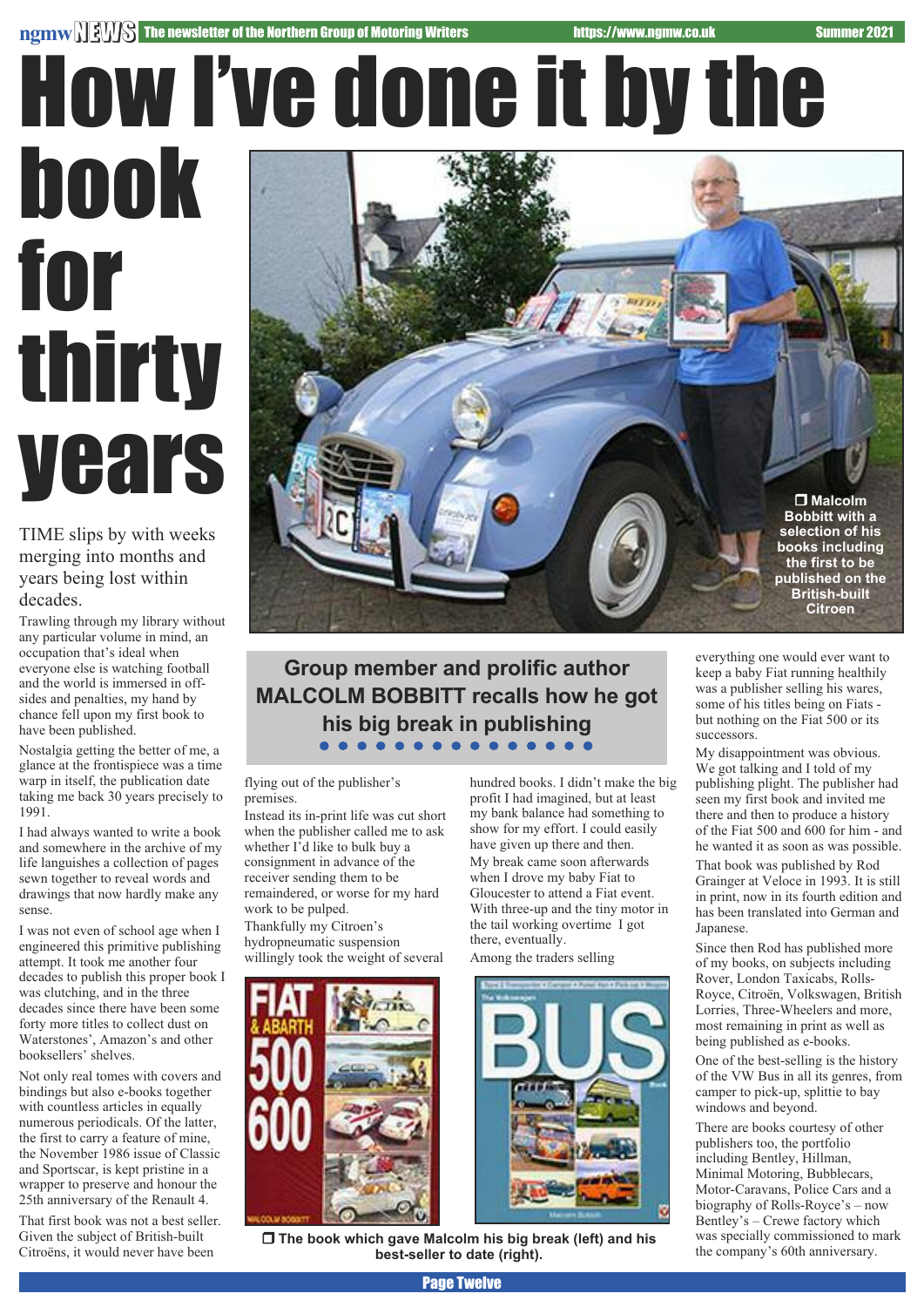# No passport? No problem -

# I'll just ask the deputy PM...

I HAVE just renewed my passport at the age of 87, more in hope than anticipation, but it has stirred memories of the early days of the NGMW when foreign launches were the rule rather than the exception.

One particular occasion was the introduction of the Talbot Solara - a car now lost in the passage of time.

I was travelling on the last flight of the day from Newcastle with Steve Hughes of the Evening Chronicle when he casually removed his passport from his pocket and I suddenly realised mine was back home in Cumbria!

We were due to catch an early flight to Zurich the next morning and pondering my plight when I arrived at the airport hotel for an overnight stay I decided to telephone the foreign office in London.

The duty officer answered my call and I explained my problem. He was quite dismissive of my difficulty until, with great emphasis, he said if anyone "in high places" could vouch for me, something could possibily be done.

He was taken aback when I suggested he could get in touch with Willie Whitelaw, the then Deputy Prime Minister and later to become Lord

# r **Bill Duckworth, below left, Lord Whitelaw and, above, the Talbot Solara**



**It pays to have friends in high places - as life member BILL DUCKWORTH found out many years ago...**

Whitelaw. I knew the member of parliament for Penrith and the Border was in the capital at the time and I gave the duty officer Willie's number which I had in my diary.

He asked where I was staying and several minutes later my room phone rang. He said: "OK, it's on."

He told me I would be met at the check-in gate in the morning. When I asked how I would recognised the person he said "he will know you."

Sure enough, next day I was approached at the airport by a well turned out official looking gentleman in black jacket, pin striped trousers and a bowler hat, carrying a brief case.

He proceeded to produce an impressive, rolled up parchment with a large embossed stamp, with the opening words "Permit the bearer..."

This will get you anywhere, he said, but added that it must be returned and he would be at the terminal to retrieve it on my return two days later.

True to his word, it did get me entry to several countries, but not without local difficulties. It was obvious border guards had never seen identification like this before and it caused delays until it was verified.

I would have loved to have kept it, but on my return I reluctantly handed it back into his waiting hands with my thanks.

I have never left without my passport again until the day I checked in for a flight to Paris and when it was checked I was smilingly asked "Joy Elizabeth?"

Shocked, I said that's my wife. He handed it back and said "I won't stop you."

So I boarded the plane and at Charles de Gaulle was surprisingly processed quickly through passport control with only a slight official glance. Remarkably, and thankfuly. it was the same again twice on the return trip home.

Security has certainly tightened up a lot since those days.

### Back to the Rootes

**EVEN older than the Tabot Solara, this pristine Hillman Imp was spotted by our member for Liverpool, Mike Torpey, while on a couple of days break in the Cotswolds. Says Mike: "I think it's a 1972 model and the colour may be Honey Gold Metallic."**

**But what really caught Mike's eye were the original window stickers.**

**"Just loved the 'PUT A TIGER IN YOUR TANK' Esso Extra sticker on one of the side windows and one for Radio Caroline on the rear screen," Mike adds.**

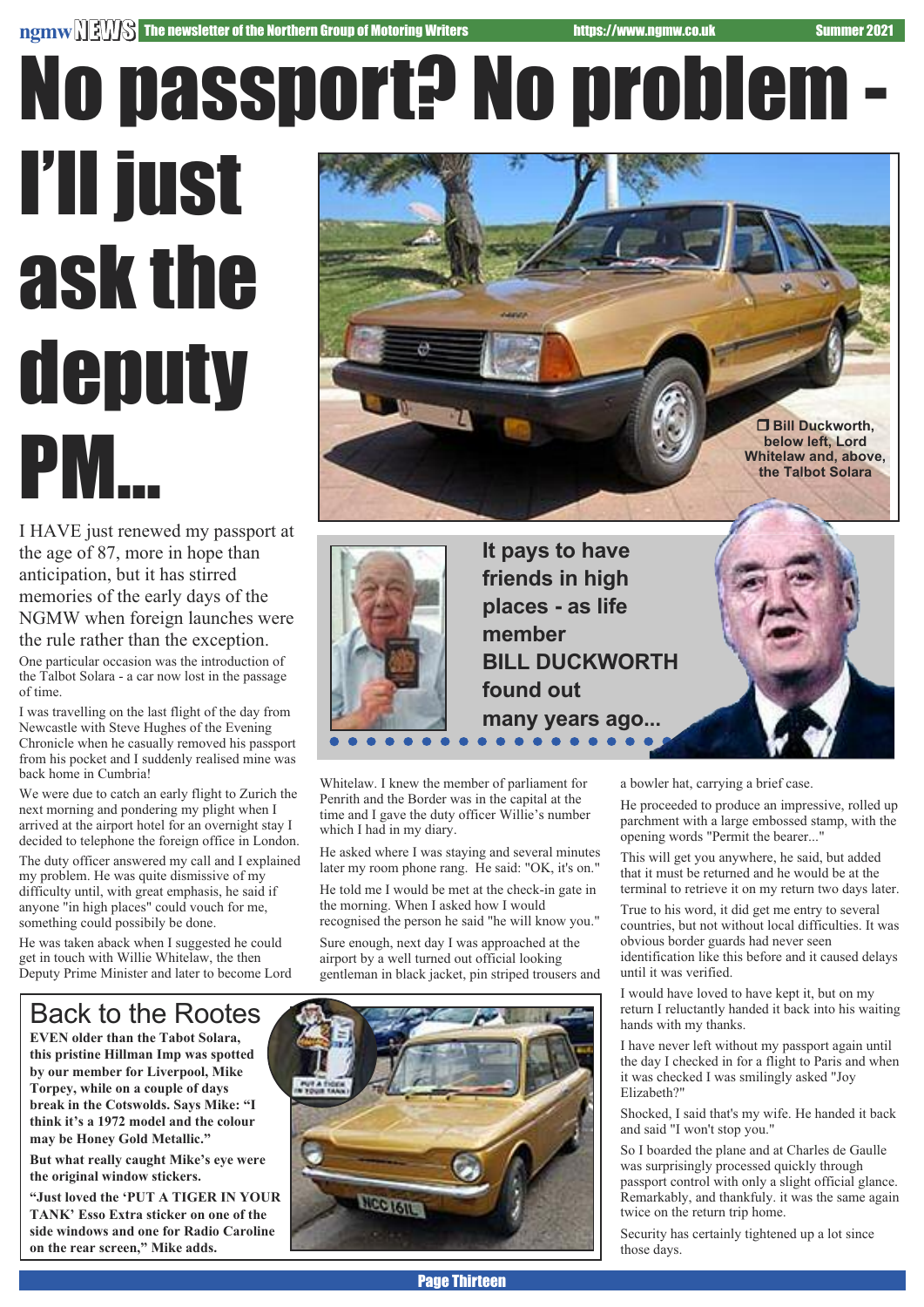# **Change is** in the air as Matthew moves to Stellantis

THERE have been a number of changes within the PR departments of the recently created Stellantis group which now takes in Fiat and Chrysler brands as well as Groupe PSA marques.

Most notable amongst them is the appointment of **Matthew Bendall** to head-up the press office at Vauxhall having left Renault's PR department.



**D** Wendy Towler

**Motor Industry News with Alan Domville**

Matthew had worked for Renault for 11 years in total, initially from 2005 to 2010 when he became press fleet and events manager, and then from 2014 onwards as PR manager, becoming head of the department three years ago.

Matthew also enjoyed a spell as senior press officer with Kia.

PR manager **Lauren Prema** is currently our main point of contact at Renault.

**Kate Saxton** has left her role as public relations director for the Fiat Group and Chrysler brands within Stellantis and has been appointed global head of external communications at GKN Automotive.

Kate had joined Fiat in 2015 having previously worked with Honda Europe's PR team.

The PR departments of VW Group companies have been ringing the changes with new appointments, returning members of staff and internal transfers at SEAT, Audi and Skoda.

The new media relations manager for SEAT and CUPRA is **Wendy Towler**. Wendy is sharing responsibility for event planning and management with **Holly Williams** having previously held PR roles with Jaguar, Vauxhall and General Motors while most recently she has been working on a freelance basis.

At Audi, **Johnny Burn** has been appointed product affairs manager. Johnny has spent the past eight years with Auto Express, latterly as one of the magazine's senior editors.

**Camilla Scanes** is now Audi's events, sponsorship and internal communications manager and recent newcomers to the press team are **Laura Margott** as media relations manager and **Vivienne Radfar** as administrator.

**Jo Catchpole** has now returned from maternity leave to resume her role as media relations manager, working on a job share basis alongside Kate Dixon. Jo's working days will be Wednesday to Friday, while Kate covers Monday to Wednesday.

**Natalie Southerden** has moved from her desk at Audi to join the Skoda press and PR team as media relations manager. Natalie will work on the Czech company's packed launch schedule over the next year while **Michelle O'Sullivan** departs on maternity leave.





r **Natalie Southerden**

At Volvo, PR lead **Ben Foulds** has been seconded to global headquarters until the end of July. **Ian Tonkin**, who has held senior roles with Nissan and Hyundai, is covering for Ben until then.

**Continued on Page 15**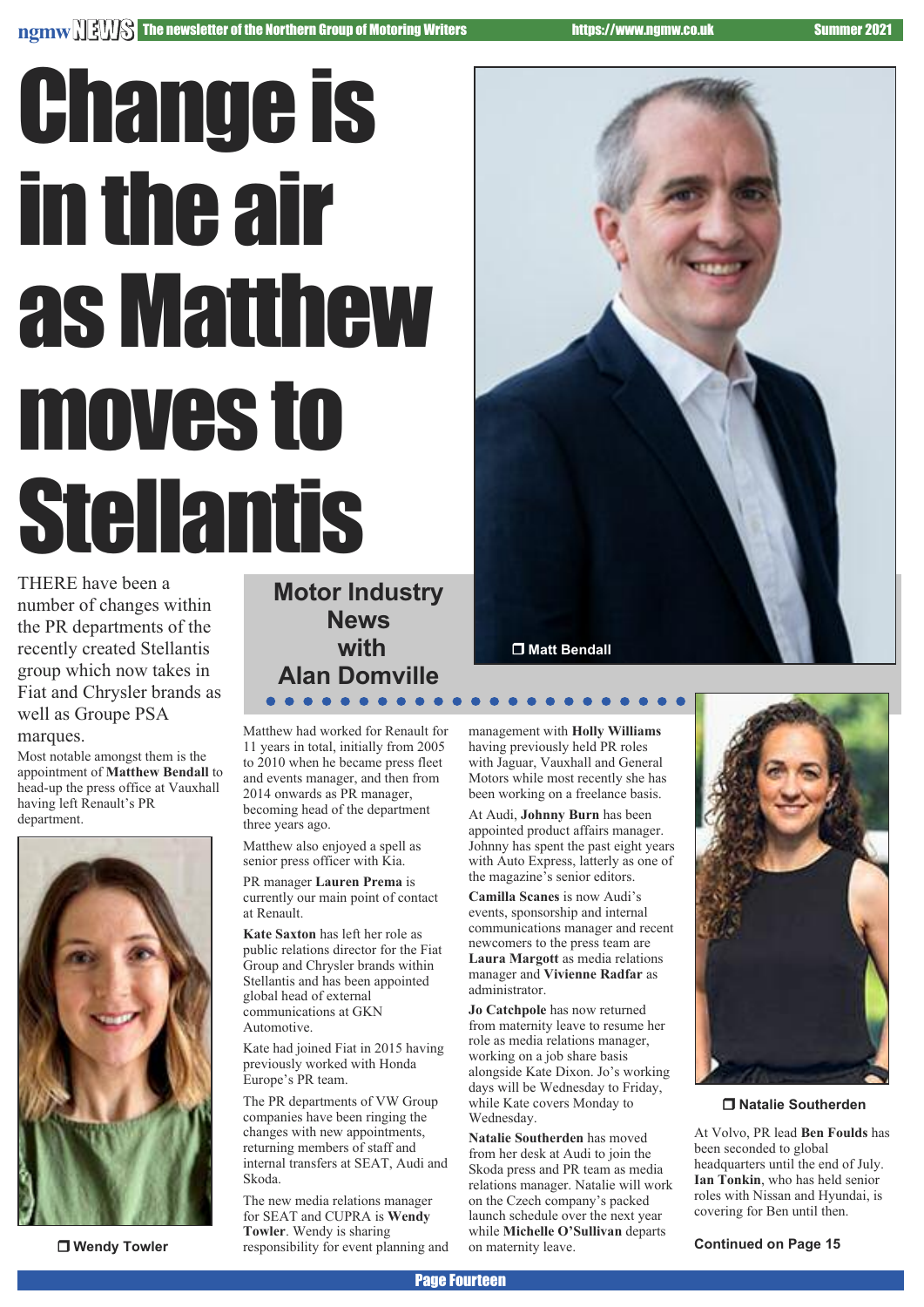## Bernard **steps** down

**GROUP stalwart Bernard Gent has stepped down from his role as treasurer after 48 years in the post - making him the longest continuouslyserving Northern Group official.**

**Teesside-based Bernard, the Group's only honorary life member, has served in numerous positions over the years including a two-year stint as chairman, and as editor of both the Group handbook and newsletter.**

**A one-time wicket-keeper, Bernard was also the inspiration for and captain of the Northern Group cricket team which went into battle against motor industry PR teams at the fondlyremembered Mintex Test Day weekends.**

**He's succeeded as treasurer by Derrick Grocock.**



## **Motor Industry News Extra with Alan Domville**

#### **Continued from Page 14**

Bentley's new head of marketing and communications for Europe is **Amel Boubaaya**, who replaces **Caren Jochner**

who has become the company's head of global brand experience.

Amel has spent the past 15 years working in automotive communications, most recently as PR for Europe, the Middle and East and Africa for McLaren. She has also worked in communications with Infiniti Europe and Renault Sport Technologies.

Over at Kia, **Chloe Farmer** has returned to the in the role of press officer handling the press fleet and media and launch material along with digital content.

Chloe worked in the press office as an intern in 2017-18 and, after graduating from Bath Spa University, gained further experience of the

industry in a marketing role.

The PR department have also welcomed **Milissa Ordona** as their senior events co-ordinator responsible for planning and carrying out mediafacing events and activities. Milissa has worked with Kia for a number of years, most recently as events and sponsorship executive with the marketing team.

**Niamh Minogue** is the press office's assistant intern for 2021-22. Niamh is studying for a degree in sociology at the University of York and succeeds **Will Rees** who is returning to Cardiff University to continue his studies in journalism, media and culture.

Meanwhile, **Moyo Fujamade** departed from the press office in May switching to the company's fleet sales department. Moyo joined the press team in 2014 when she moved over from the product planning department.

**Mark Griffiths** has joined the Hyundai UK PR

team as corporate and brand PR manager. Mark was previously with Honda Motor Europe, where he worked as communications insight manager for the European region. After completing his MA in automotive journalism in 2010 and working across several UK motoring titles, Mark ran the press office for Continental Tyres where he managed day-to-day PR across

the UK and Ireland. He will be responsible for all Hyundai's brand PR communications, with responsibility for developing the company's corporate profile.

**Laura King** left the Hyundai press office in March and has since been appointed head of PR within the communications department of Honda UK.

Laura joined Hyundai's press office in 2007 as a placement and later as a graduate intern before being take on full-time and subsequently she became senior manager for brand PR. She earned a number of awards for PRs during her time with the Korean company.

**John O'Brien** has left his post as Honda's press fleet co-ordinator and joined Honda Europe as content manager. **Nasrin Munro**, also formerly with Hyundai, is currently covering his role.

**Millie Rodrigues Cova** has joined the Toyota and Lexus press office as their student placement for 2021-22. Millie, who has succeeded **Charlie Smith**, has completed a second year srudying sociology at Bath University. Charlie has returned to his marketing degree course at Newcastle University.

**Veronica Borelli-Painter**, who left Vauxhall earlier this year, has joined PFPR and is working on the Ineos Automotive account helping to launch the new Grenadier marque.

#### Jonathan's on the move

**THE Northern Group's most southerly-based member, Jonathan Smith, has moved house. His new address is Sparrows, 40, High Street, Hinxton, Saffron Walden, South Cambridgeshire, CB10 1QY and his new landline number is 01799 532003. Jon's e-mail and mobile phone numbers are unchanged.**